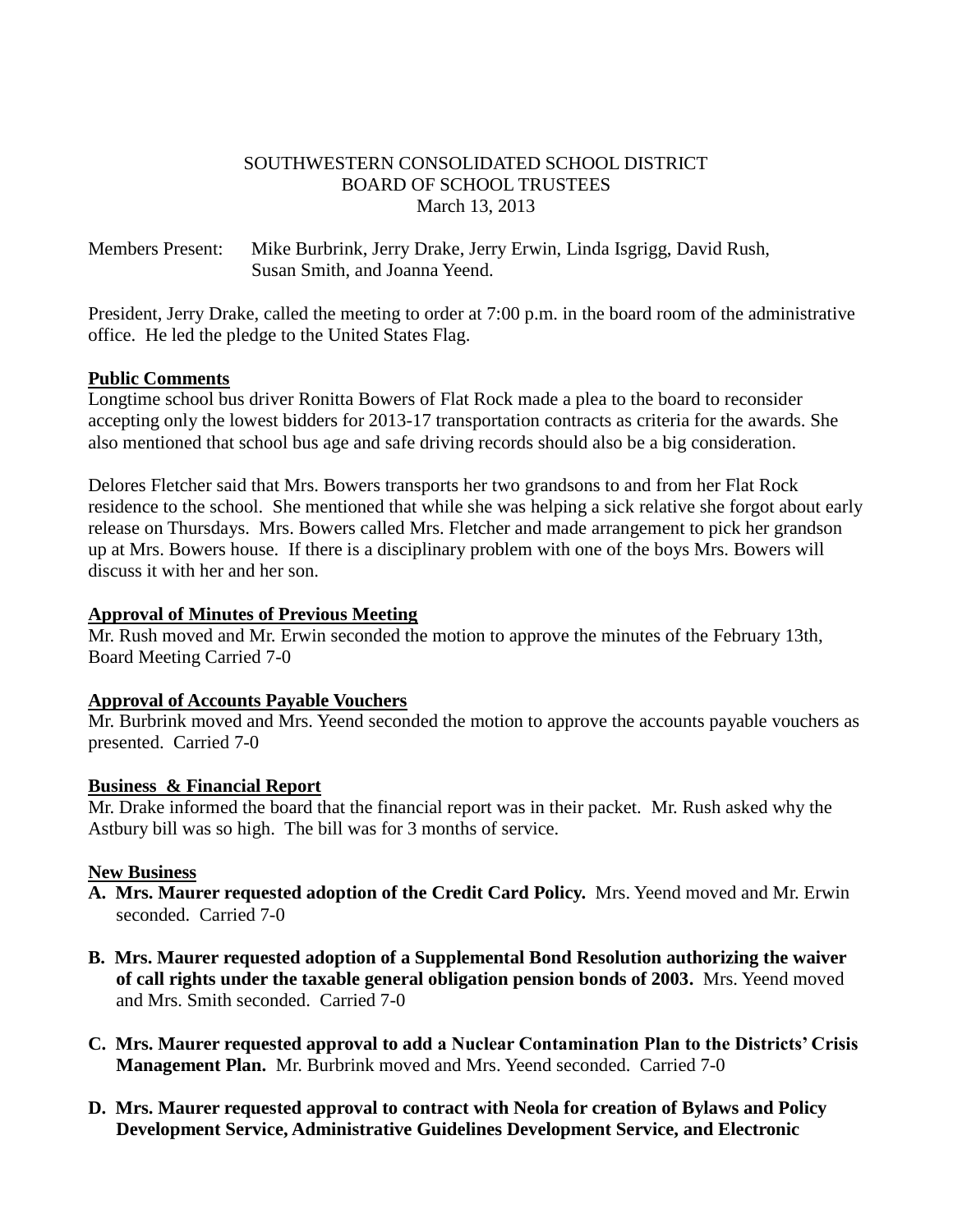**Publishing Service.** Mrs. Yeend moved and Mr. Burbrink seconded. Carried 7-0

**E. Mrs. Maurer recommended offering transportation contracts to 13 independent bus drivers.** Mr. Burbrink and Mrs. Yeend supported this motion. Mrs. Isgrigg and Mr. Rush voted against this motion. Mr. Drake, Mr. Erwin and Mrs. Smith abstained. The motion was tabled at this time.

# **Other**

**F. Mrs. Maurer asked that the board approve partnering with Purdue Extension to apply for a grant through the Blue River Foundation.** Mrs. Isgrigg moved and Mr. Burbrink seconded. Carried 7-0.

## **Reports and Presentations**

Mr. Chase, high school principal, mentioned that a MHC Academic Meet would be held on Thursday, March  $14<sup>th</sup>$ . Dinner and a Show would be held on Friday, March  $15<sup>th</sup>$  with the band and show group performing. He said that STI training was held on Tuesday with many different options for improving procedures. A Common Core Team is being formed to help make sure that standards are being reached.

Mrs. Noesges, elementary school principal, said that she has 35 students still with perfect attendance. The attendance rate is 96.91%. Kindergarten Roundup was held on March  $11<sup>th</sup>$ . There were 28 kindergarten students that registered. There have been 5 more register recently. Mary Lou Stickford, 6<sup>th</sup> grade instructional assistant, is the February Star Staff. She does an amazing job working with the 6<sup>th</sup> grade students. Art club has started making murals in the cafeteria. They are doing a great job.

## **Other**

**Mrs. Maurer asked that the board approve that if we have only 1 day to make up by spring break, the make-up day will be moved from April 5th to May 31st. If we have more than 1 day to make up by spring break, we will go ahead with the make-up days being the second week of spring break.** Mrs. Isgrigg moved and Mr. Erwin seconded. Carried 7-0

## **Personnel**

## **A. Leaves/Resignations/Terminations**

**Dave Schmitt will be retiring as of May 31, 2013. He has been with Southwestern for 34 years.**  Mr. Burbrink moved and Mr. Erwin seconded. Carried 7-0

## **B. Recommendations to Hire**

**Mr. Stevens asked that Christina Decker be moved from sub custodian to part-time custodian.** Mr. Erwin moved and Mrs. Smith seconded. Carried 7-0

## **Public Comments**

Mrs. Bowers commented that Mr. Schmitt is an excellent teacher and will be very hard to replace.

## **Superintendent Comments**

Mrs. Maurer congratulated Mr. Burbrink on receiving his level 2 cap pin from the Indiana School Boards Association.

## **Board Member Comments**

Mr. Burbrink congratulated Mr. Schmitt on his retirement and wished him the best.